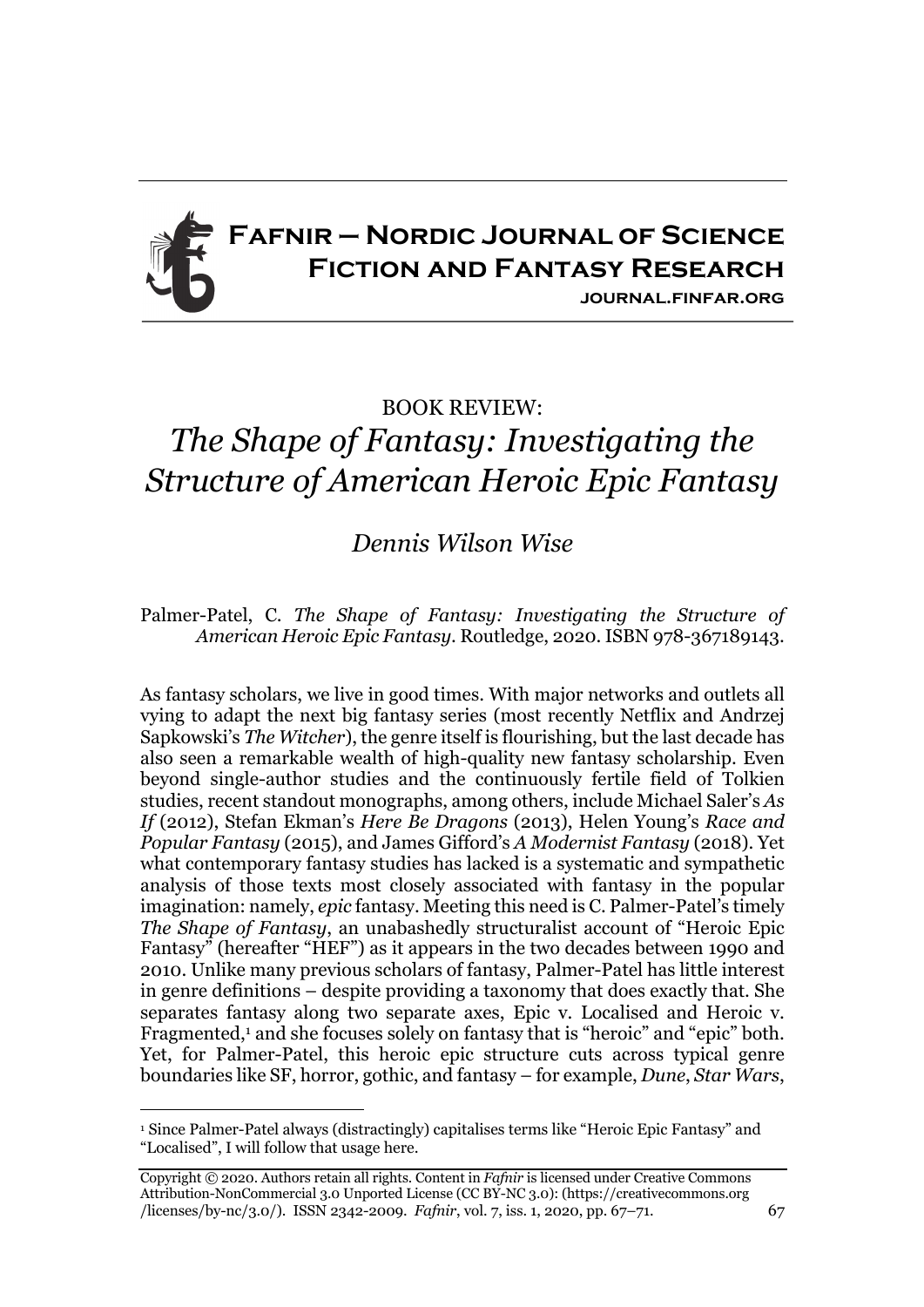and Anne McCaffrey's quasi-SF *Pern* books all employ a heroic epic structure. All told, *The Shape of Fantasy* is an excellent study on a body of fiction badly in need of scholars willing to consider the genre's positive features. Even if several of Palmer-Patel's specific defenses of HEF fall short (often significantly), it remains refreshing to find scholarship that recognises how the popularity of genre fantasy might arise from something more than placid readers who love comforting formulas and clichés.

Throughout *The Shape of Fantasy*, Palmer-Patel's methodology pays homage to John Clute's four-fold "grammar" of the fantasy story from *The Encyclopedia of Fantasy*. Yet, beyond modifying and reorganising Clute's main categories of Wrongness, Thinning, Recognition, and Return/Healing, HEF – as its name implies – places a comparatively greater emphasis on the hero function. Within this new grammar, the hero "realises a messianic duty via a journey, one which results in a spiritual transcendence for the hero along with the salvation of the world by the act of healing or re-creating it, thereby fulfilling their destiny" (1). Rather than prescribing any one permanent HEF formula, however, Palmer-Patel seeks only to describe HEF as it appears between 1990 and 2009 (14), and she admits that certain epic fantasies since 2010 have already begun to "evolve past the Heroic Epic patterns identified in this book" (13). Still, much like Clute's grammar, Palmer-Patel's model applies to a surprisingly wide range of fantasy texts. According to her, the messianic aspect of the hero is vital. Heroes are tasked with saving the "world through a sacrifice, usually associated with some literal or metaphorical connection to death as part of their journey" (7). At the same time, within Fantasyland "structures of fate and prophecy are essential to the narrative plot" (8). After all, only by positing a higher power can the hero find transcendence (7). Indeed, an implied greatness of scale is what makes HEF specifically *epic*. In contrast to Swordand-Sorcery Fantasy, which is Local and non-Epic, HEF works toward worldsalvation and the fulfillment of a world destiny, oftentimes through healing or re-creation. What soon becomes apparent from Palmer-Patel's model, though, are its quirks. For example, it excludes from HEF a series like George R. R. Martin's *A Song of Ice and Fire* because no one primary protagonist or group arises to fill the hero function. As such, despite other generic similarities to texts like *The Lord of the Rings,* Palmer-Patel calls it a "Fragmented Hero" fantasy rather than "Heroic Epic" (9).

After laying the groundwork of her study in the introduction, Palmer-Patel then spends each following chapter detailing one aspect of the herofunction or HEF narrative, using one illustrative HEF text per chapter. The first three chapters focus on the heroes themselves – and these chapters particularly challenge the notion, often raised by detractors, that prophecy or fate acts to limit the hero's free will. A different solution to this problem appears in each of the three chapters. For example, chapter 1 shows how, while destiny itself may be fixed, heroes use their free will to "determine whether to fulfill the functions of their design" (20). In other words, freedom is much like Madeleine L'Engle's claim in *A Wrinkle in Time* that life is like a sonnet – people are "given the form, but you have to write the sonnet yourself. What you say is completely up to you" (qtd. in 29). In chapter 2, whereas heroes must voluntarily let fate work through them as in chapter 1, heroes also must "actively manipulate events and prophecy itself as they negotiate the demands of fate" (33). Success is not predetermined. Heroes, who must choose between one or more possible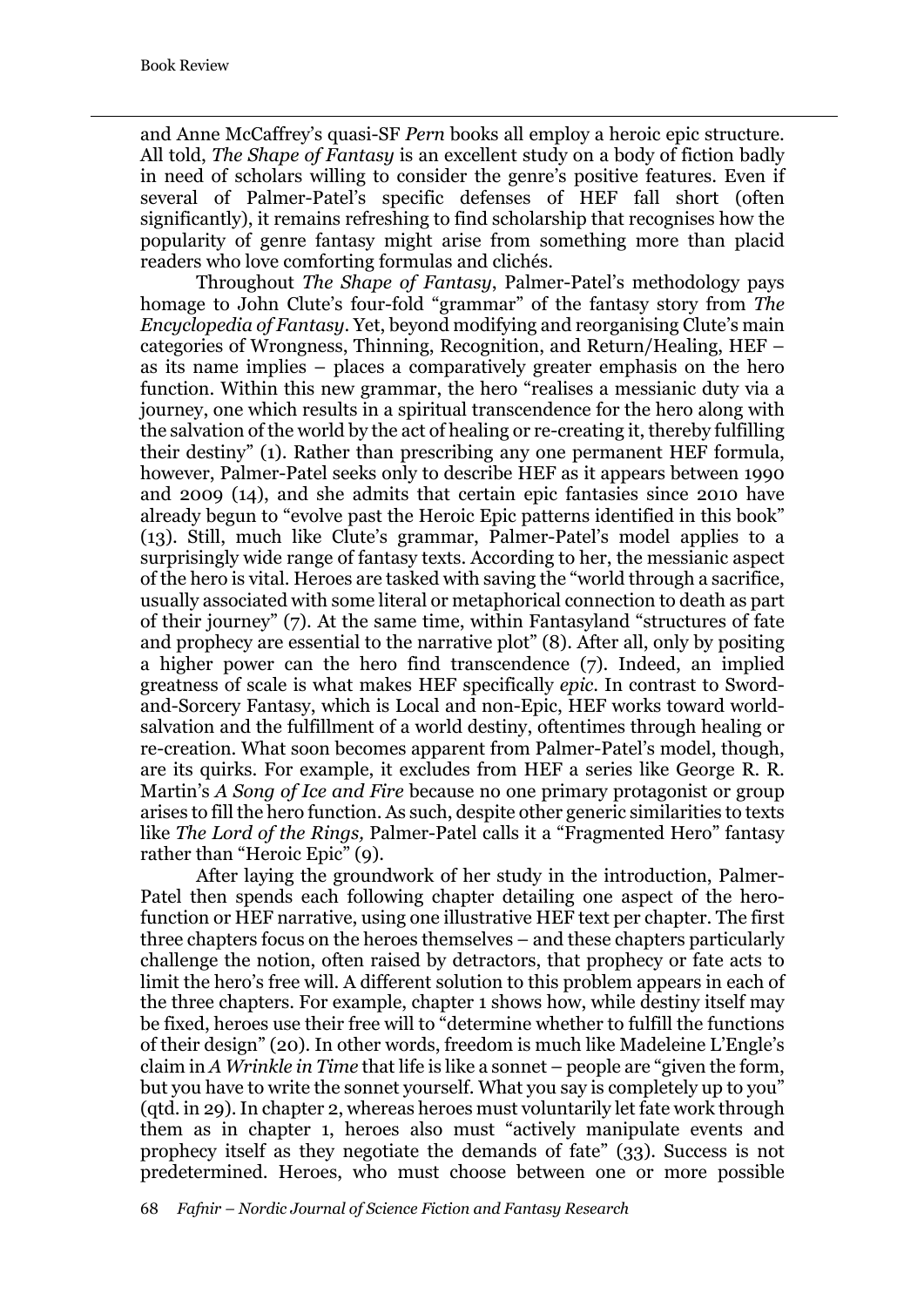branching futures, act "much like the stone thrown into a pond which creates ripples on the surface" (39). A third variation appears in the next chapter. Although fate affects heroes, heroes affect fate too, and Palmer-Patel selects the *ta'veren* from Robert Jordan's *The Wheel of Time* as her example, characters who push and pull the people and events around them. She further asserts that this lack of fixity despite the presence of destiny challenges the view expressed in Farah Mendlesohn's *Rhetorics of Fantasy* that portal-quests curtail the interpretative choices available to readers – a rebuttal with potential, in my view, although Palmer-Patel sorely overreaches when she calls Rand al'Thor, the Dragon Reborn, an "unreliable narrator" due to his madness (55).

In chapters 4 and 5, two more hero functions come under Palmer-Patel's microscope: heroic messianism and the "ou-hero", the most original new coinage in *The Shape of Fantasy*. In this latter category, the proposed hero *fails* to save the world, meaning that they fail to restore balance to a world that has grown increasingly chaotic. Correspondingly, the proposed hero becomes a *nothero*. In worst-case scenarios, poor decision-making might even transform the ou-hero into an outright villain, and these villains, who have misused their free will by making unwise choices, are led down paths committed to skewing the cosmic balance. Oftentimes, ou-heroes also operate as a reflection or mirror upon the hero – for example, Lord Voldemort and Harry Potter. One intriguing question left unexplored by Palmer-Patel, though, is just how far her ou*-*hero concept should replace the "Dark Lord" concept traditional to genre fantasy. Although treated as roughly equivalent concepts in chapter 4, Palmer-Patel does later distinguish between them, calling the admirable Vin and Elend from Brandon Sanderson's *Mistborn* trilogy both "ou-heroes" (141).

Turning to chapters 6 through 8, Palmer-Patel sets her sights on the narrative of Fantasyland itself, devoting one chapter apiece to a major variation on the HEF plotline. *Entropy* becomes Palmer-Patel's major concept in these chapters. Chapter 6, for example, argues that entropy  $-$  a combination of Thinning and Wrongness – always triggers the plot in Fantasyland and operates to "unbalance good and evil in the world" (101). In chapter 7, the hero is a liminal figure between worlds who reverses entropic decay, restores the cosmic balance, and finally re-establishes a "closed system" that insulates Fantasyland from otherworldly entropic intrusions (118). Some form of Healing usually concludes these narratives, whether of the hero or the land or both, but healing Fantasyland can lead to new world orders as often as to Edenic returns. As such, chapter 8 takes up the subject of Fantasylands that undergo far-fromequilibrium conditions, but here Palmer-Patel's argument becomes somewhat puzzling. On one hand, she states that the perpetual entropy of HEF makes it an anti-utopian genre. Given the prevalence of sequel series, no stability achieved by the HEF narrative is ever truly permanent. At the same time, the *populace* of Fantasyland, when faced with radical chaos during far-fromequilibrium conditions, seems to prefer a hegemonic or totalitarian political order. This means, in turn, that the hero must anti-democratically subvert the popular will and rebel "against this order and … break out of the flat line of stability and progress into the future" (145). Here Palmer-Patel's adherence to description over evaluation becomes frustrating because, despite partly gearing her argument towards a defense of HEF, the tension this chapter observes between *progress* – always implied by heroic messianic time, which is linear and future-orientated – and *return* is troubling. Both sides of this tension seem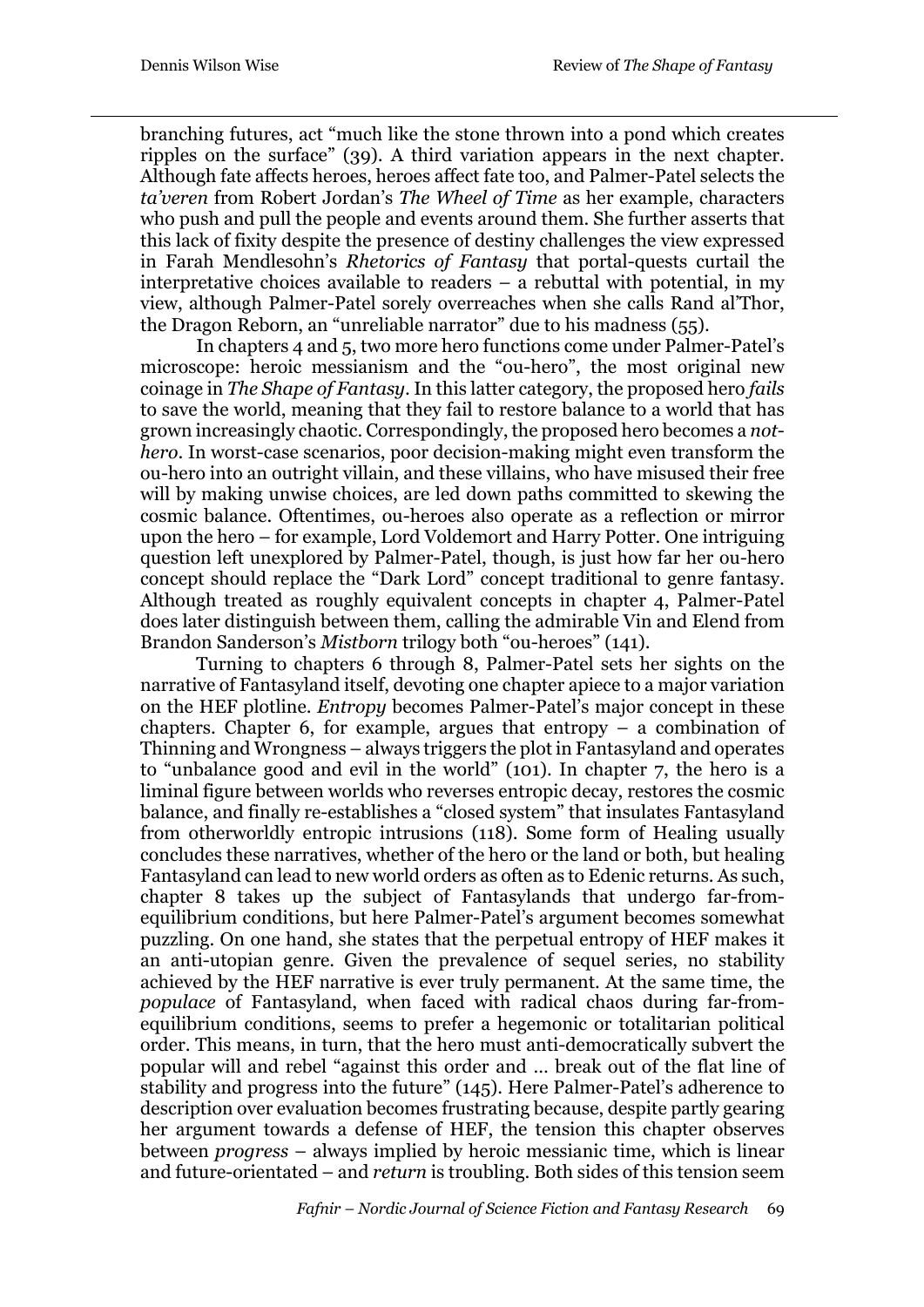to have disturbing hegemonic implications, but Palmer-Patel leaves these implications unexplored.

*The Shape of Fantasy* ends with a brief coda chapter on sequel series and a short conclusion. As my short summary has probably made clear, though, Palmer-Patel – in addition to outlining the "shape" of Heroic Epic Fantasy – also seeks to defend the genre against its various detractors. Unfortunately, while her grammar of HEF is highly useful, the defense aspect of her project falls short in several key areas. For example, she seeks to counter charges of fantasy's irrationalism (a criticism familiar from Marxist critics like Darko Suvin) by drawing from multiple fields of discourse – literary criticism, of course, but also philosophy and science, particularly chaos theory as outlined by N. Katherine Hayles, which spurs Palmer-Patel's discussions on entropy. The main intuition is that HEF operates according to a cultural feedback loop between the invented secondary world and certain discourses from the primary world, and these discourses authorise critical intellectual topics like fate and personal freedom, individual choice, or the relationship between self and community. Or, to put the same insight another way, "Heroic Epic Fantasy … contains real-world scientific and philosophical ideas which are embedded directly into its narrative structure", and it matters less whether specific fantastical elements are scientific, magical, or supernatural than how those "elements are connected to the embedded narrative structures of the Heroic Epic" (176). As far as this cultural feedback loop goes, the insight seems plausible, and it certainly helps Palmer-Patel resist critical methodologies that attempt to locate the "value" of fantasy in "psychoanalytic, archetypal, allegorical, or pedagogical readings of Fantasy" (4).

Still, in a book barely 180 pages long, it is almost impossible to do full justice to complex ideas drawn from fields as diverse as philosophy and science, and Palmer-Patel's use of chaos theory seems particularly like an attempt to legitimise with a veneer of scientific jargon arguments that might have survived on their own. Do we really need to invoke "strange attractors" (47) to claim that "Heroic Epic Fantasy *is* a rational literature" (15, emphasis original)? This tactic brings up another potential shortcoming of *The Shape of Fantasy* – its lack of engagement with ideology critique, which has generally encouraged a wide array of critics to disparage genre fantasy as conservative and regressive. Despite glancing references to Darko Suvin and utopian studies, Palmer-Patel never engages the arguments that have traditionally relegated her chosen genre to the sidelines – unhistoricised ontologies of Good and Evil, the presence of magic, the evasion of historical and social contradictions, the lack of mass political activism, etc. Defending messianic hero-figures, for example, by showing how their choices fit into philosophical discourses on freedom and fate will, after all, will hardly sway those critics who view an emphasis on liberal individualism as the key problem to mostly everything. Likewise, chapter 8's tensions over HEF's anti-democratic potential seem more damning than helpful.

This is only to say, of course, that I doubt that *The Shape of Fantasy* will do much to overturn any entrenched animosity against genre fantasy, whether from mainstream literary studies or from scholars of speculative fiction in general. And, historically, structuralist accounts have typically had difficulties with engaging ideological critique. Still, *The Shape of Fantasy* remains a fine book, a desperately needed excursion into a woefully neglected part of modern